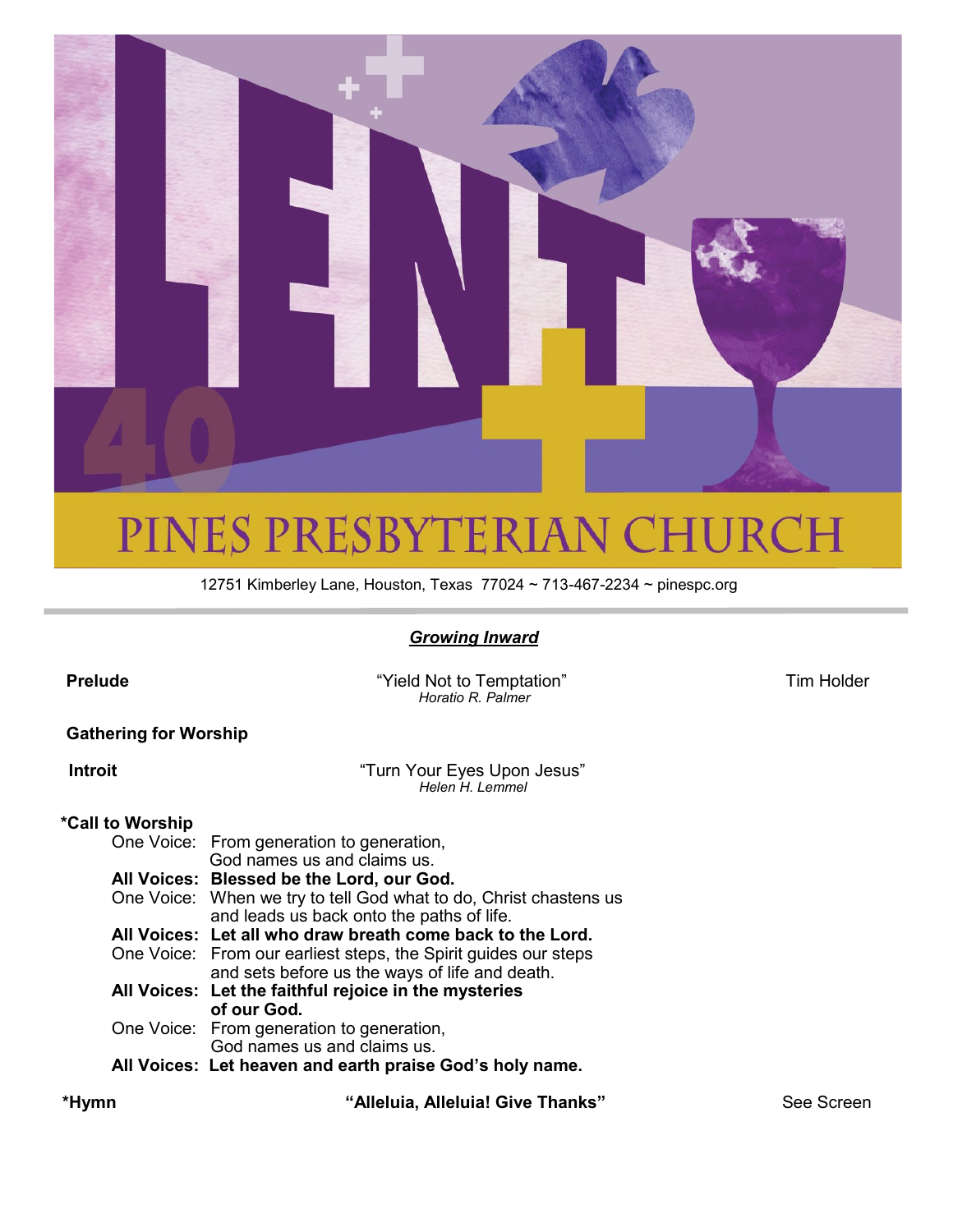| <b>Prayer of Confession</b><br>Forgive us,                                                                                                                                                                                                                                                                                                                                         | God of Sarah and Abraham, in this holy place,<br>we know how weak is our discipleship.<br>We can spend hours at the computer,<br>but only give you fleeting moments of our time.<br>We can talk endlessly on our cell phones,<br>but fall silent when it comes to sharing our fears,<br>our worries, our hopes with you.<br>We seek quick fixes for our problems,<br>rather than seeking your vision and future for our lives.<br>God of Peter, Paul, and the psalmist, forgive us:<br>for our lack of trust; for our faithless living;<br>for our closing our ears to the call of Jesus.<br>so we may lay aside all that keeps us from you,<br>so we may take up the life you offer to us,<br>through Jesus Christ, our Lord and Savior. |  |                       |  |  |
|------------------------------------------------------------------------------------------------------------------------------------------------------------------------------------------------------------------------------------------------------------------------------------------------------------------------------------------------------------------------------------|-------------------------------------------------------------------------------------------------------------------------------------------------------------------------------------------------------------------------------------------------------------------------------------------------------------------------------------------------------------------------------------------------------------------------------------------------------------------------------------------------------------------------------------------------------------------------------------------------------------------------------------------------------------------------------------------------------------------------------------------|--|-----------------------|--|--|
| <b>Silent Confession</b>                                                                                                                                                                                                                                                                                                                                                           |                                                                                                                                                                                                                                                                                                                                                                                                                                                                                                                                                                                                                                                                                                                                           |  |                       |  |  |
|                                                                                                                                                                                                                                                                                                                                                                                    | Confessional Response "Sunday's Palms are Sunday's Ashes"                                                                                                                                                                                                                                                                                                                                                                                                                                                                                                                                                                                                                                                                                 |  |                       |  |  |
|                                                                                                                                                                                                                                                                                                                                                                                    |                                                                                                                                                                                                                                                                                                                                                                                                                                                                                                                                                                                                                                                                                                                                           |  | See Screen            |  |  |
| <b>Assurance of Grace</b><br>Children's Message                                                                                                                                                                                                                                                                                                                                    | One Voice: This is the good news:<br>God does not go back on the promises made so long ago.<br>God does not reject us, God redeems us.<br>God does not withhold love, God pours it into our barren lives.<br>All Voices: Forgiven of our sins, filled with hope,<br>living in relationship with God and one another -<br>we are a new people. Thanks be to God. Amen.<br>Jesus Loves Me! This I know, For the Bible tells me so;<br>Little ones to Him belong; They are weak, but he is strong.                                                                                                                                                                                                                                           |  |                       |  |  |
|                                                                                                                                                                                                                                                                                                                                                                                    | Yes, Jesus loves me! Yes, Jesus loves me!                                                                                                                                                                                                                                                                                                                                                                                                                                                                                                                                                                                                                                                                                                 |  |                       |  |  |
|                                                                                                                                                                                                                                                                                                                                                                                    | Yes, Jesus loves me! The Bible tells me so.                                                                                                                                                                                                                                                                                                                                                                                                                                                                                                                                                                                                                                                                                               |  |                       |  |  |
|                                                                                                                                                                                                                                                                                                                                                                                    | <b>Looking Upward</b>                                                                                                                                                                                                                                                                                                                                                                                                                                                                                                                                                                                                                                                                                                                     |  |                       |  |  |
| <b>First Reading</b>                                                                                                                                                                                                                                                                                                                                                               |                                                                                                                                                                                                                                                                                                                                                                                                                                                                                                                                                                                                                                                                                                                                           |  | Romans 4:13-25        |  |  |
| <b>Anthem</b>                                                                                                                                                                                                                                                                                                                                                                      | "As Those of Old Their First Fruits Brought" Phil Johnson,<br><b>English Folk Melody</b>                                                                                                                                                                                                                                                                                                                                                                                                                                                                                                                                                                                                                                                  |  | Tuba                  |  |  |
| <b>Second Reading</b>                                                                                                                                                                                                                                                                                                                                                              |                                                                                                                                                                                                                                                                                                                                                                                                                                                                                                                                                                                                                                                                                                                                           |  | Genesis 17:1-7, 15-16 |  |  |
| <b>Sermon</b>                                                                                                                                                                                                                                                                                                                                                                      | "Power Ranger"                                                                                                                                                                                                                                                                                                                                                                                                                                                                                                                                                                                                                                                                                                                            |  | Rev. Andy Gans        |  |  |
| *Hymn                                                                                                                                                                                                                                                                                                                                                                              | "Great Is Thy Faithfulness"                                                                                                                                                                                                                                                                                                                                                                                                                                                                                                                                                                                                                                                                                                               |  | See Screen            |  |  |
|                                                                                                                                                                                                                                                                                                                                                                                    | <b>Serving Outward</b>                                                                                                                                                                                                                                                                                                                                                                                                                                                                                                                                                                                                                                                                                                                    |  |                       |  |  |
|                                                                                                                                                                                                                                                                                                                                                                                    |                                                                                                                                                                                                                                                                                                                                                                                                                                                                                                                                                                                                                                                                                                                                           |  |                       |  |  |
| *Saying What We Believe The Apostle's Creed<br>I believe in God, the Father almighty,<br>Maker of heaven and earth,<br>and in Jesus Christ his only Son, our Lord;<br>who was conceived by the Holy Ghost,<br>born of the Virgin Mary, suffered under Pontius Pilate,<br>was crucified, dead, and buried;<br>he descended into hell;<br>the third day he rose again from the dead; |                                                                                                                                                                                                                                                                                                                                                                                                                                                                                                                                                                                                                                                                                                                                           |  |                       |  |  |
| he ascended into heaven,<br>and sitteth on the right hand of God the Father Almighty;<br>from thence he shall come to judge the quick and the dead.<br>I believe in the Holy Ghost; the holy catholic church;<br>the communion of saints; the forgiveness of sins;                                                                                                                 |                                                                                                                                                                                                                                                                                                                                                                                                                                                                                                                                                                                                                                                                                                                                           |  |                       |  |  |

**the resurrection of the body; and the life everlasting. Amen.**



#### **Welcome to Pines**

Pines is a joyful Christian community that welcomes all. Our Mission is to make disciples who know, love, and rust in Jesus Christ. We live into our Mission by Looking Upward, Growing nward, and Serving Outward.

#### **Helpful devices:**

Auditory assistance receivers are available with the Ushers.

**Sound:** Dan Schafer

**Liturgist:** Kristen Davis-Owen

#### **Flowers:**

n lieu of regular flowers, a monetary donation was given to Sherwood Elementary by Eleanor Loose and her daughter in honor of Harry's birthday on February 29th.

n lieu of regular flowers, a monetary donation was given to the Mission of Yahweh by Bob and Lynda Barr in honor of their great granddaughter's 1st birthday..

\*All who are able may stand

**Instagram.com/pineshouston**

**Get the latest announcements and reminders right before events happen. Find us here: https://twitter.com/HoustonPines.** 

**Find us on Facebook www.facebook.comPinesPresbyterian Church-1425251917704955/**

 **The newsletter is available in the Narthex for those unable to access it online.**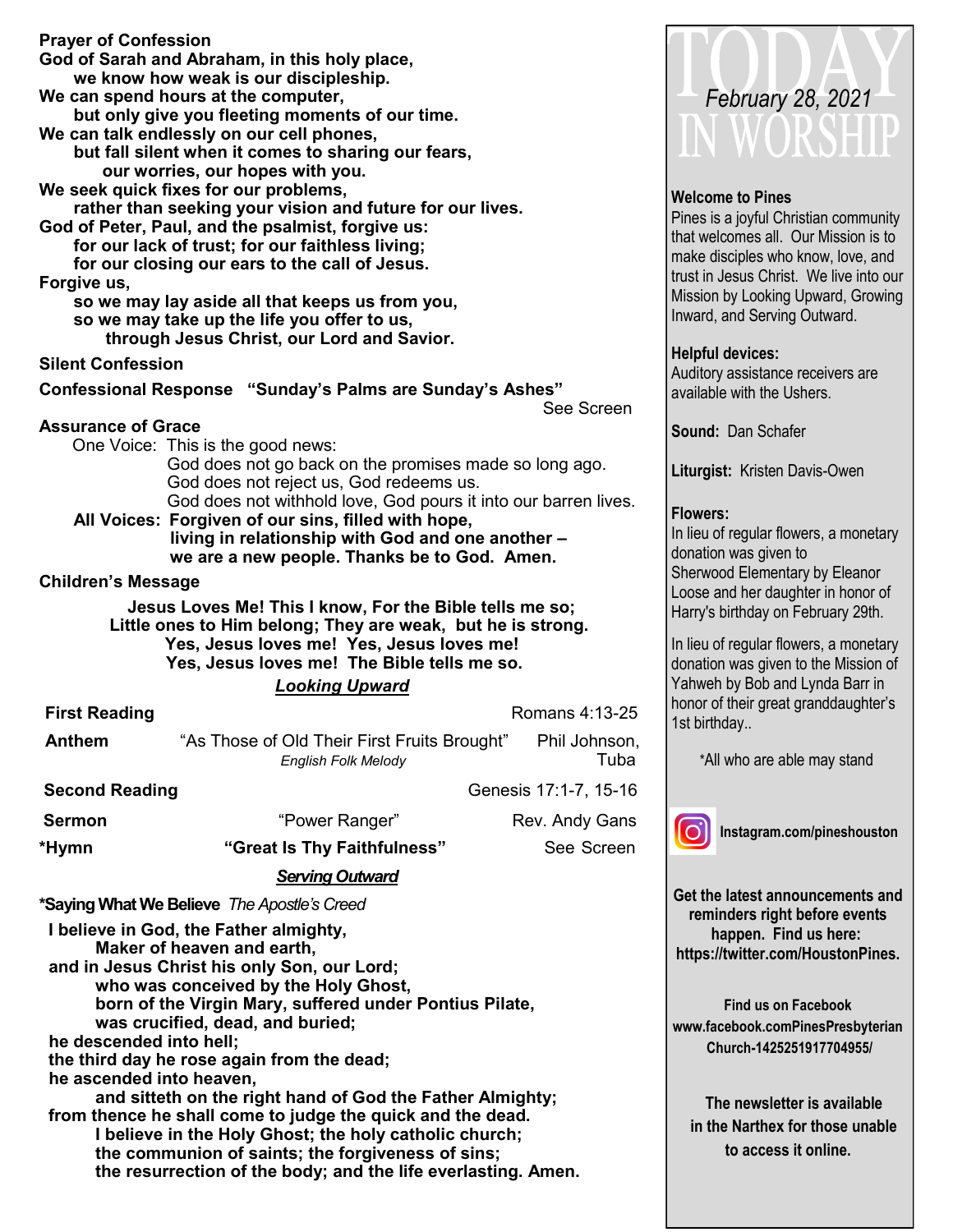| *Gloria Patri                                                                                                                              |                                                                                                            |  |
|--------------------------------------------------------------------------------------------------------------------------------------------|------------------------------------------------------------------------------------------------------------|--|
| Glory be to the Father, and to the Son, and to the Holy Ghost;<br>As it was in the beginning, is now and ever shall be, world without end. | The Lord's Prayer                                                                                          |  |
| Amen. Amen.                                                                                                                                | Our Father, who art in heaven,<br>hallowed be thy name. Thy<br>kingdom come, thy will be done, on earth as |  |
| Prayers of the People and the Lord's Prayer                                                                                                |                                                                                                            |  |
| "Standing on the Promises"<br>See Screen<br><b>Hymn</b>                                                                                    | it is in heaven. Give us this day our daily<br>bread; and forgive us our debts, as we                      |  |
| *Charge and Benediction                                                                                                                    | forgive our debtors; and lead us not into<br>temptation, but deliver us from evil.                         |  |
| <b>Benediction Response "Shalom, Chaverim!"</b><br>See Screen                                                                              | For thine is the kingdom and the power and                                                                 |  |
| *Sending Out The Light of Christ                                                                                                           | the glory, forever. Amen.                                                                                  |  |
| *Postlude<br>"In the Cross of Christ I Glory"<br>John Bowring                                                                              |                                                                                                            |  |

 Words printed by permission CCLI 998238 Portions of our liturgy are from The Abingdon Worship Annual 2020 Copyright © 2019 by Abingdon Press. Used by permission.

### *Calendar for the Week of February 28, 2021*

| Today     | p.m.         | 5:00<br>8:00  | In-Car-Nation Worship Back Parking Lot                                       |
|-----------|--------------|---------------|------------------------------------------------------------------------------|
| Monday    | a.m.<br>p.m. | 10:00<br>6:00 |                                                                              |
| Tuesday   | a.m.<br>P.m. | 7:00<br>6:30  | Men's Bible Study(Meet by Zoom)<br>Missions Committee MeetingFellowship Hall |
| Wednesday | a.m.<br>p.m. | 11:00<br>8:00 |                                                                              |
| Thursday  | p.m.         | 1:00<br>5:00  |                                                                              |
| Friday    | a.m.         | 6:30          | Taco and A PrayerFellowship Hall Kitchen                                     |
|           | p.m.         | 6:30          | Session/Staff RetreatFellowship Hall                                         |
| Saturday  | a.m.         | 8:30          | Session/Staff Retreat Fellowship Hall                                        |
| Sunday    | a.m          | 9:00          |                                                                              |
|           |              | 9:15          | Adult Sunday School  Fellowship Hall                                         |
|           |              | 9:15          |                                                                              |
|           |              | 9:15          | Youth Sunday SchoolHigh School Room                                          |
|           |              | 10:45         | Worship ServiceSanctuary/Live Streaming on Web<br>and Facebook               |
|           | p.m.         | 5:00          | In-Car-Nation Worship Back Parking Lot                                       |
|           | p.m.         | 8:00          |                                                                              |
|           |              |               |                                                                              |



**A Stephen Ministry Congregation**